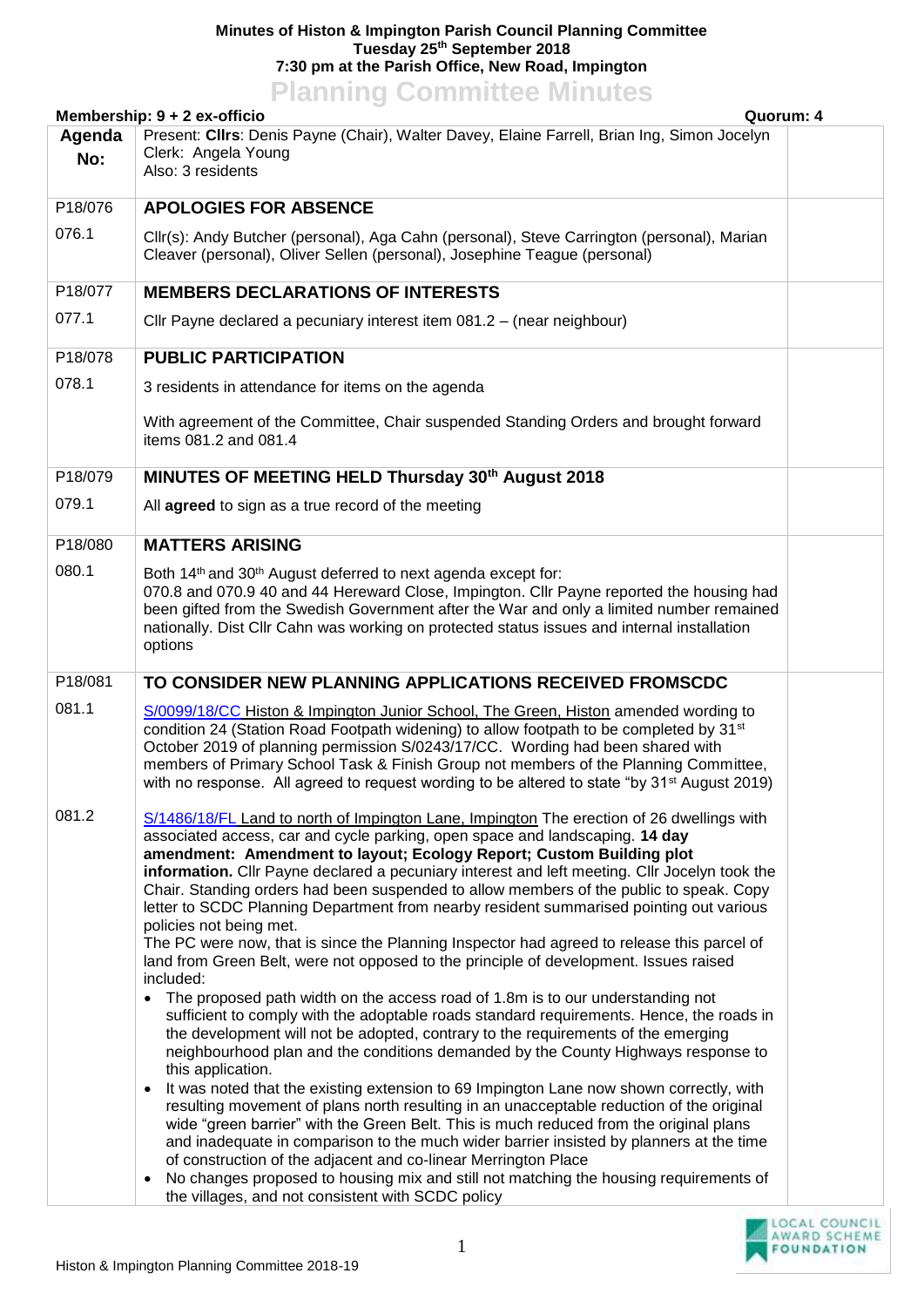|         | • Furthermore all the affordable homes are designated in a single cluster, which is contrary<br>to SCDC policy (and also the requirements of the emerging Neighbourhood Plan)<br>One of the two suspected bat loft containing sheds has been removed, both physically<br>and from the drawings<br>The PC understands that an Ecology expert has advised local residents there are no<br>$\bullet$                                                                                                                                                                                                                                                                                                                                                                                                                   |  |
|---------|---------------------------------------------------------------------------------------------------------------------------------------------------------------------------------------------------------------------------------------------------------------------------------------------------------------------------------------------------------------------------------------------------------------------------------------------------------------------------------------------------------------------------------------------------------------------------------------------------------------------------------------------------------------------------------------------------------------------------------------------------------------------------------------------------------------------|--|
|         | Biodiversity net gains in the proposal: this concerns the PC especially as the reduction in<br>the Green Belt Barrier further reduces the opportunities for the developer to achieve net<br>gains.                                                                                                                                                                                                                                                                                                                                                                                                                                                                                                                                                                                                                  |  |
|         | • Concerns still exist of the servicing of the pumping station requiring a 12 tonne truck to<br>back up a private track of similar width to the truck: this track is used by residents on foot<br>and bicycle.                                                                                                                                                                                                                                                                                                                                                                                                                                                                                                                                                                                                      |  |
|         | As the Planning Inspector, after a full hearing, has rejected the application to further<br>extend the allocation of more Green Belt to the north of this development for further<br>development, the 2 access points to rear fields now inappropriate<br>The access to this development is onto a road which is 30mph limited and the splays<br>$\bullet$<br>should be constructed and maintained to the requirements for this speed. It was noted<br>that County Highways have already required an enlargement from these amended plans,<br>and the PC would wish this to be enforced. The continuing achievement of a required<br>visibility splay will be dependent on owners of properties neighbouring the exit to<br>maintain hedgerows: The PC is concerned about the sustainability of adequate visibility |  |
|         | splays at all times. The site is particularly sensitive as it abuts footpaths where two<br>different age groups of schoolchildren cross in opposite directions on their way to school,<br>and is close to where those with buggies etc have to cross over because of the very<br>narrow footpath just a little further west on the south side of Impington Lane.                                                                                                                                                                                                                                                                                                                                                                                                                                                    |  |
|         | If minded to approve the application, The Parish Council requests that because the access<br>proposed to this development is poor and problematic that the condition is imposed that this<br>road is only used for access to the proposed development and not used for the traffic in the<br>construction and use of further developments.                                                                                                                                                                                                                                                                                                                                                                                                                                                                          |  |
|         | Standing orders re-instated.<br>All in favour to recommend refusal, to re-iterate previous comments with the above<br>additions, requesting the application must go to SCDC Planning Committee. Agreed<br>additionally that a representative from the Parish Council should attend Committee to speak<br>on behalf of, and reflecting the view of, the Parish Council. 2 members of the public left the<br>meeting. Cllr Payne returned to the meeting and the Chair.                                                                                                                                                                                                                                                                                                                                               |  |
| 081.3   | S/3043/18/OL 60 Station Road, Histon Application for outline planning permission for<br>residential development of 2 no. 3 bedroom houses with all matters reserved apart from<br>appearance, landscaping, layout and scale. Following discussion, all agreed to recommend<br>refusal, on grounds of:<br>Overdevelopment<br>Construction traffic on unadopted road where the current residents of Loves Close are                                                                                                                                                                                                                                                                                                                                                                                                   |  |
|         | responsible for the repair                                                                                                                                                                                                                                                                                                                                                                                                                                                                                                                                                                                                                                                                                                                                                                                          |  |
| 081.4   | S/3388/18/FL 21 Home Close, Histon Insertion of velux sun tunnels into roof and new front<br>gable window to loft space. Standing orders suspended to allow resident to answer<br>questions on the background to the application. Standing orders re-instated. All agreed to<br>recommend Approval. Resident left meeting.                                                                                                                                                                                                                                                                                                                                                                                                                                                                                          |  |
| 081.5   | S/3248/18/FL 1 Milton Road, Impington Demolition of existing extension and creation of new<br>extension, All agreed to recommend approval                                                                                                                                                                                                                                                                                                                                                                                                                                                                                                                                                                                                                                                                           |  |
| P18/082 | <b>TO ACCEPT Clerks Report</b>                                                                                                                                                                                                                                                                                                                                                                                                                                                                                                                                                                                                                                                                                                                                                                                      |  |
| 082.1   | No report available                                                                                                                                                                                                                                                                                                                                                                                                                                                                                                                                                                                                                                                                                                                                                                                                 |  |
| P18/083 | TO RECEIVE UPDATE on Northstowe, North West Cambridge, Darwin Green,<br><b>Waterbeach developments</b>                                                                                                                                                                                                                                                                                                                                                                                                                                                                                                                                                                                                                                                                                                              |  |
| 083.1   | Northstowe – Cllr Payne reported on Community Governance Review planned by SCDC<br>2019. By August 2019 approximately 360 completions estimated                                                                                                                                                                                                                                                                                                                                                                                                                                                                                                                                                                                                                                                                     |  |
| 083.2   | Waterbeach – Cllr Ing has reported to all on decision to refuse incinerator at Waterbeach.                                                                                                                                                                                                                                                                                                                                                                                                                                                                                                                                                                                                                                                                                                                          |  |